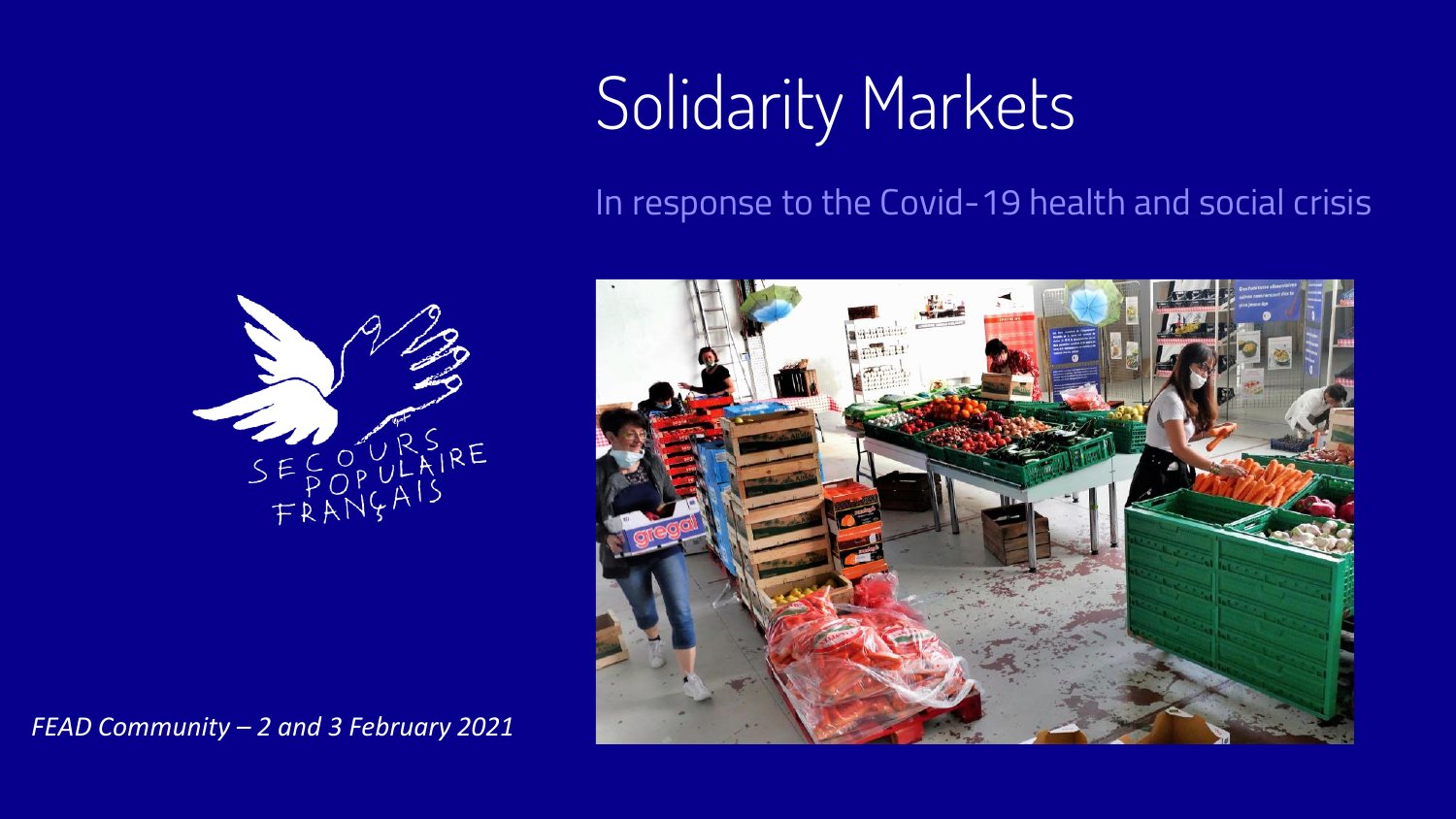### CONTEXT



- March 2020: Confinement in France, rising unemployment and precariousness
- Between March and May: +45% of visits at national level with new profiles of people receiving support.
- Stop of in-store collections, difficulty in obtaining fresh products
- Greater use of FEAD products
- Reduction of the free choice of products for people in our food aid locations
- Set up of other forms of access to the products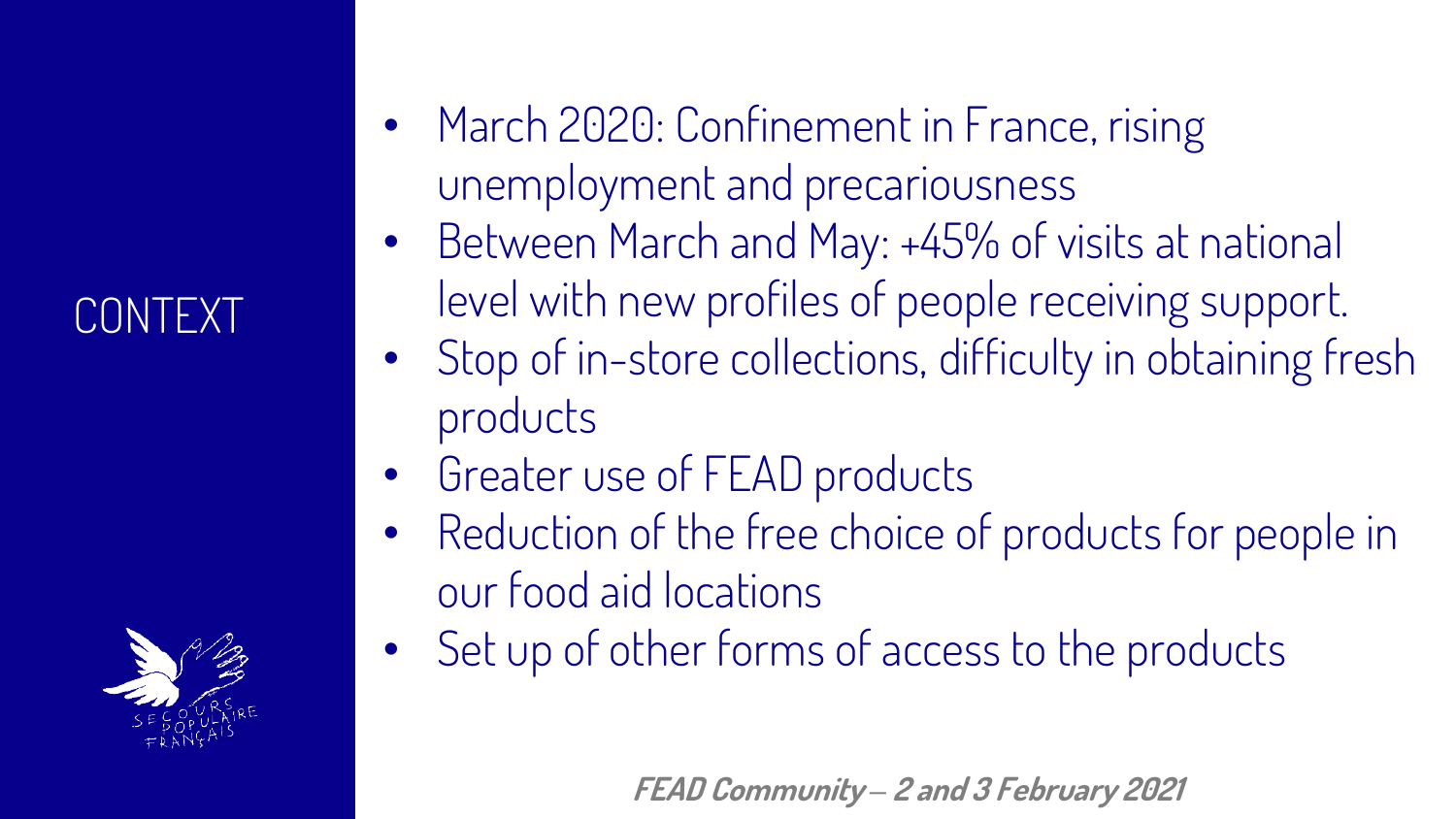**Solidarity Markets** initiative



What? Offering fresh, quality, local products to the people being helped, in exchange of a symbolic contribution.

## Why?

- To enable the most vulnerable people to obtain a dignified supply of fresh, quality products. - To support the agricultural sector, which is in difficulty, to sell products.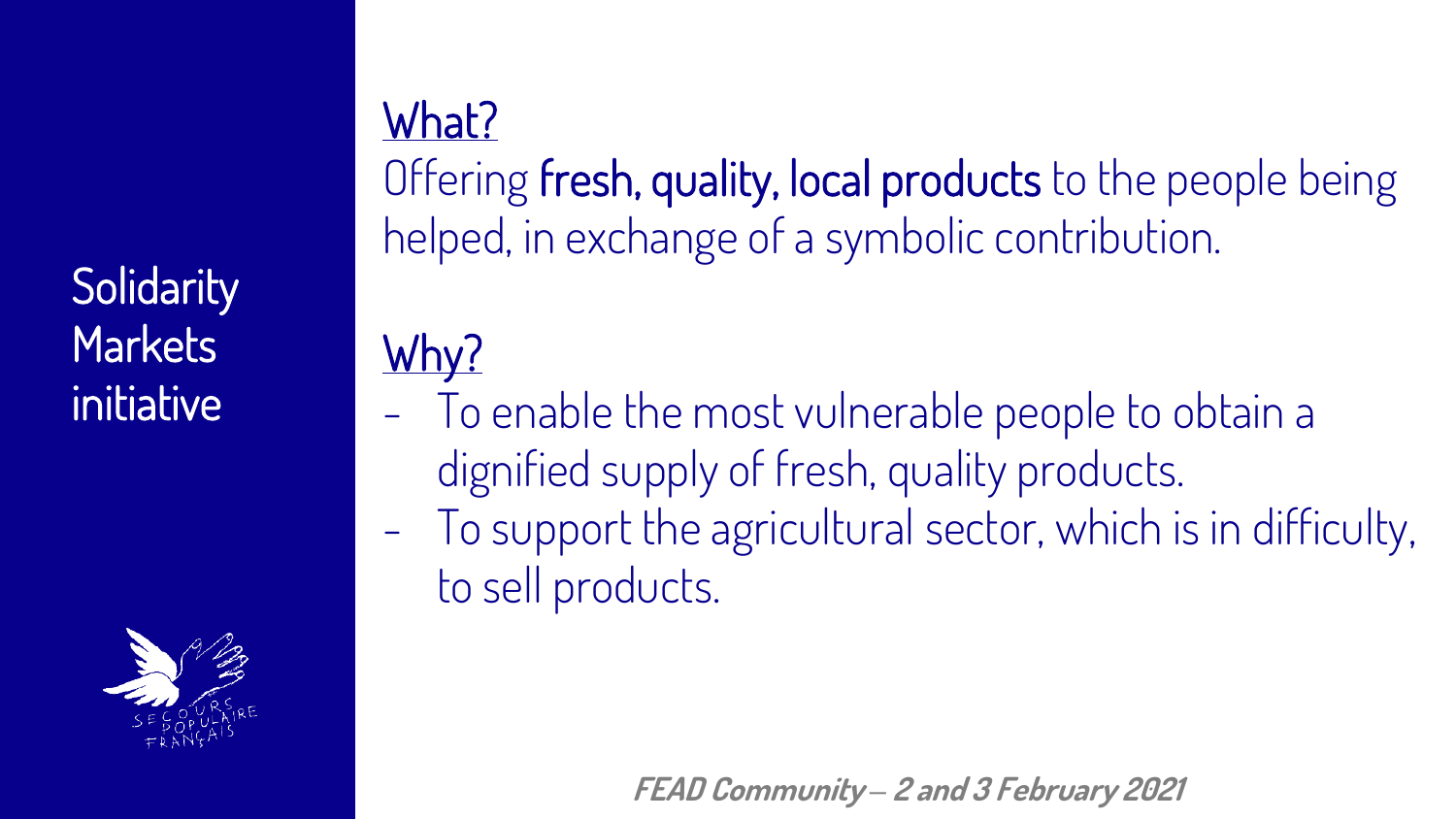### **Solidarity Market of the Federation of Puy-de-Dôme**







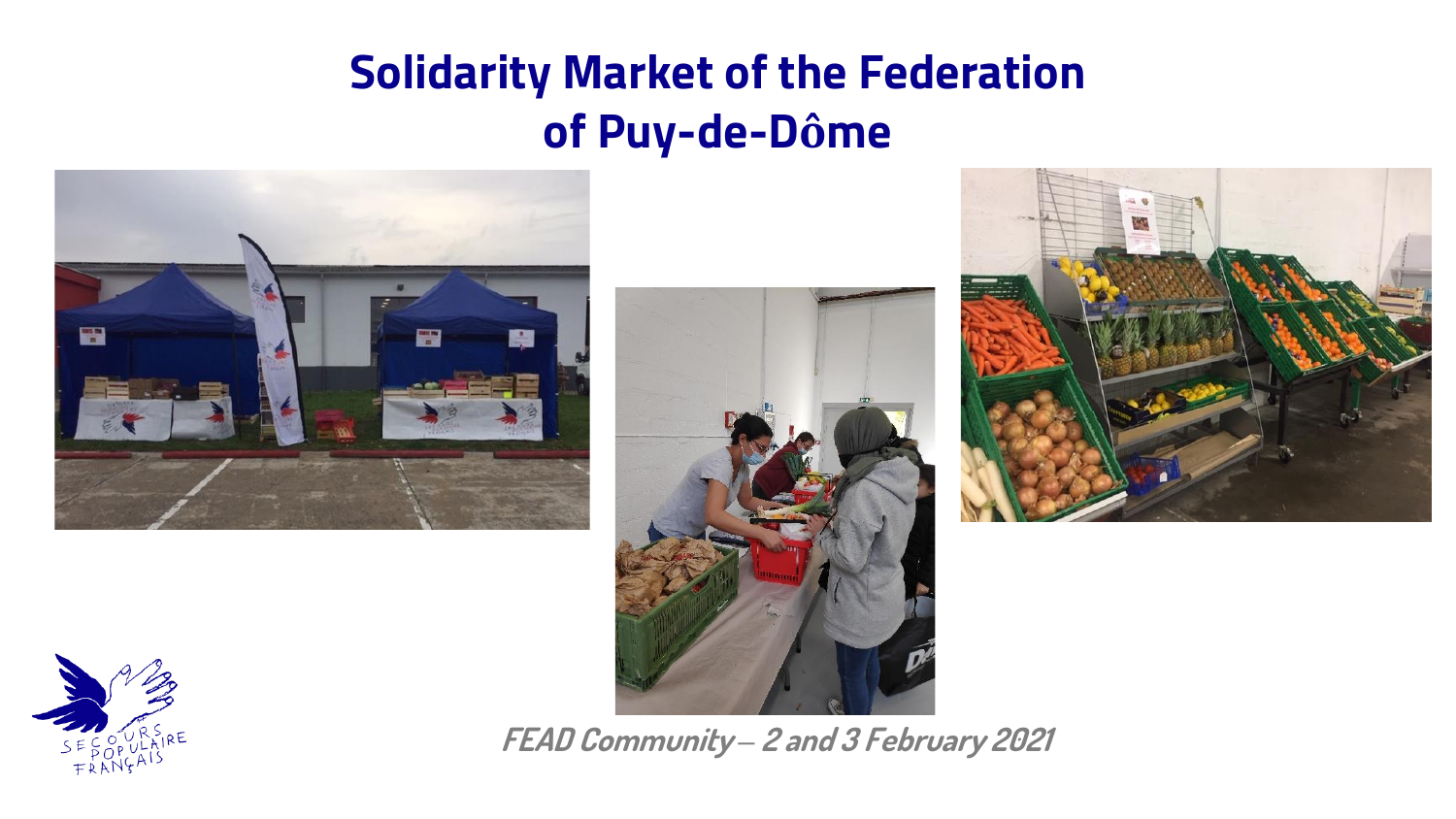The **Solidarity** Market

Federation of Puy-de-D**ô**me



- Since June 2020: 9 markets have been organised, 1,800 households or more than 5,000 people have participated.
- Purchase of seasonal fruit and vegetables, cheese, meat + grocery products for children 4 tons redistributed
	- Distribution of a cook booklet at the Market and guidance and advice by volunteers in the choice of products.
- Reaching out to the most isolated people in precarious situations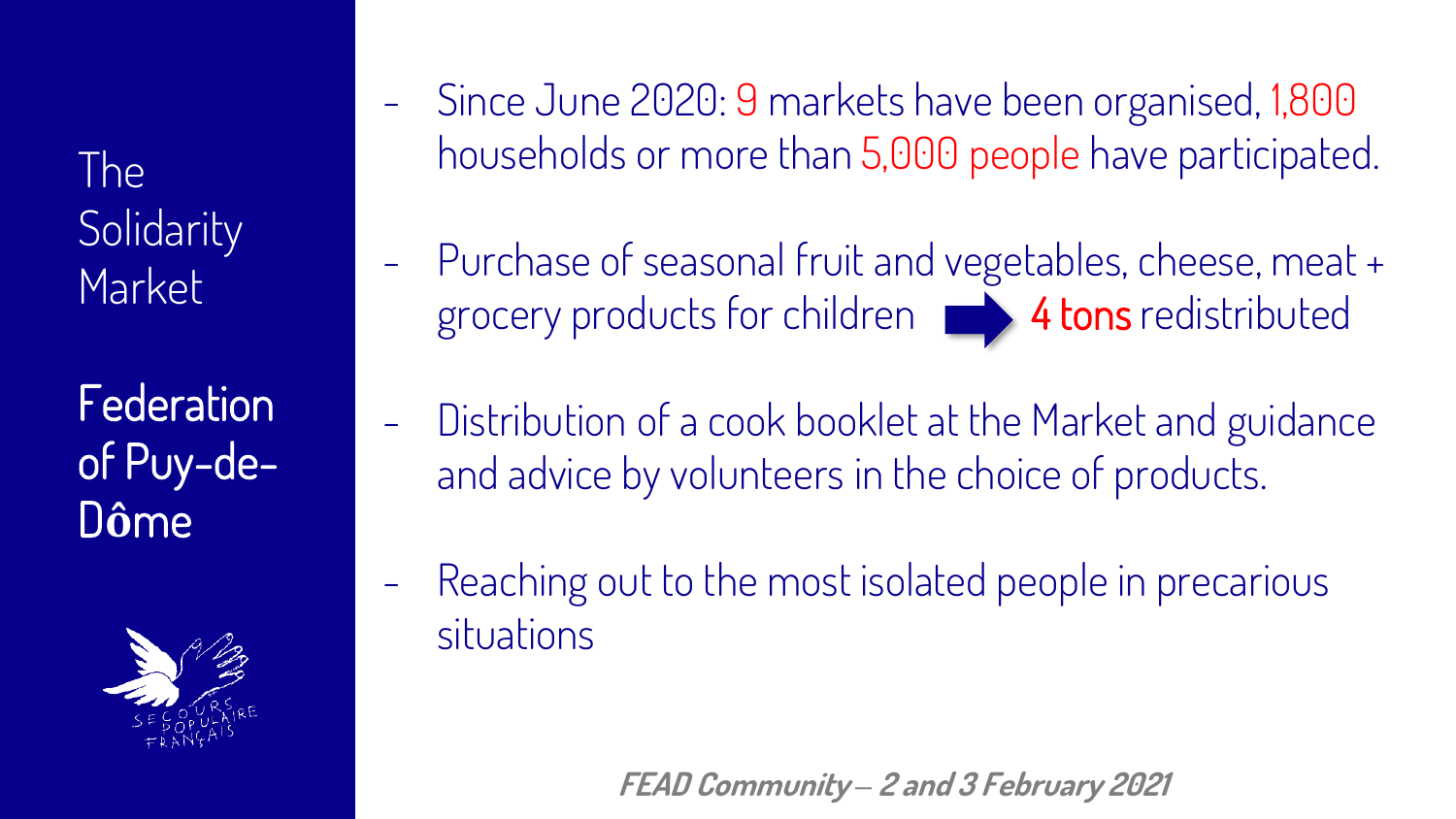#### **The actors**



| <b>Financial support</b>                                         | The actors/partners                                                                   |
|------------------------------------------------------------------|---------------------------------------------------------------------------------------|
| The Directorate-General for Social<br>$\sim$ .<br>Cohesion       | - The Chamber of Agriculture<br>Local producers<br>- The volunteers of the federation |
| - The Puy-de-Dôme Departmental<br>Directorate of Social Cohesion |                                                                                       |
| Departmental Council<br>÷                                        |                                                                                       |
| The National Association of the<br>$\equiv$<br>Secours populaire |                                                                                       |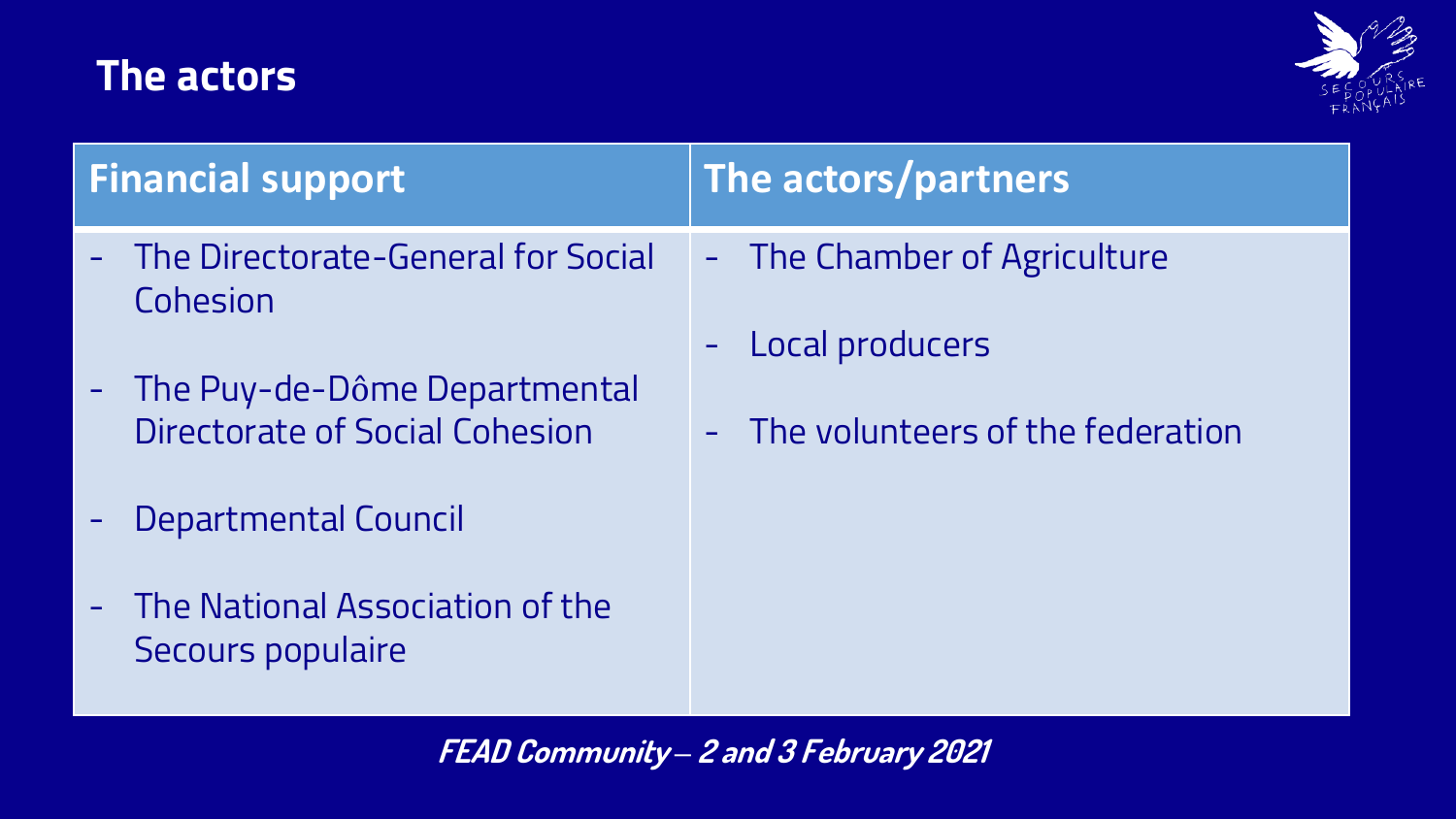## **THE SUSTAINABILITY OF THIS ACTION**



- Increasing and strenghtening logistical and human capacities
- Developing financial support to cover operating costs
- Creation of a team specifically working on the Markets
- Strenghtening existing partnerships and seeking new ones

• Spreading Solidarity Markets to territories that do not have access to this type of initiative and extending the action to partner associations

**OBJECTIVE:** 50 Solidarity Markets in 2021 and 2022